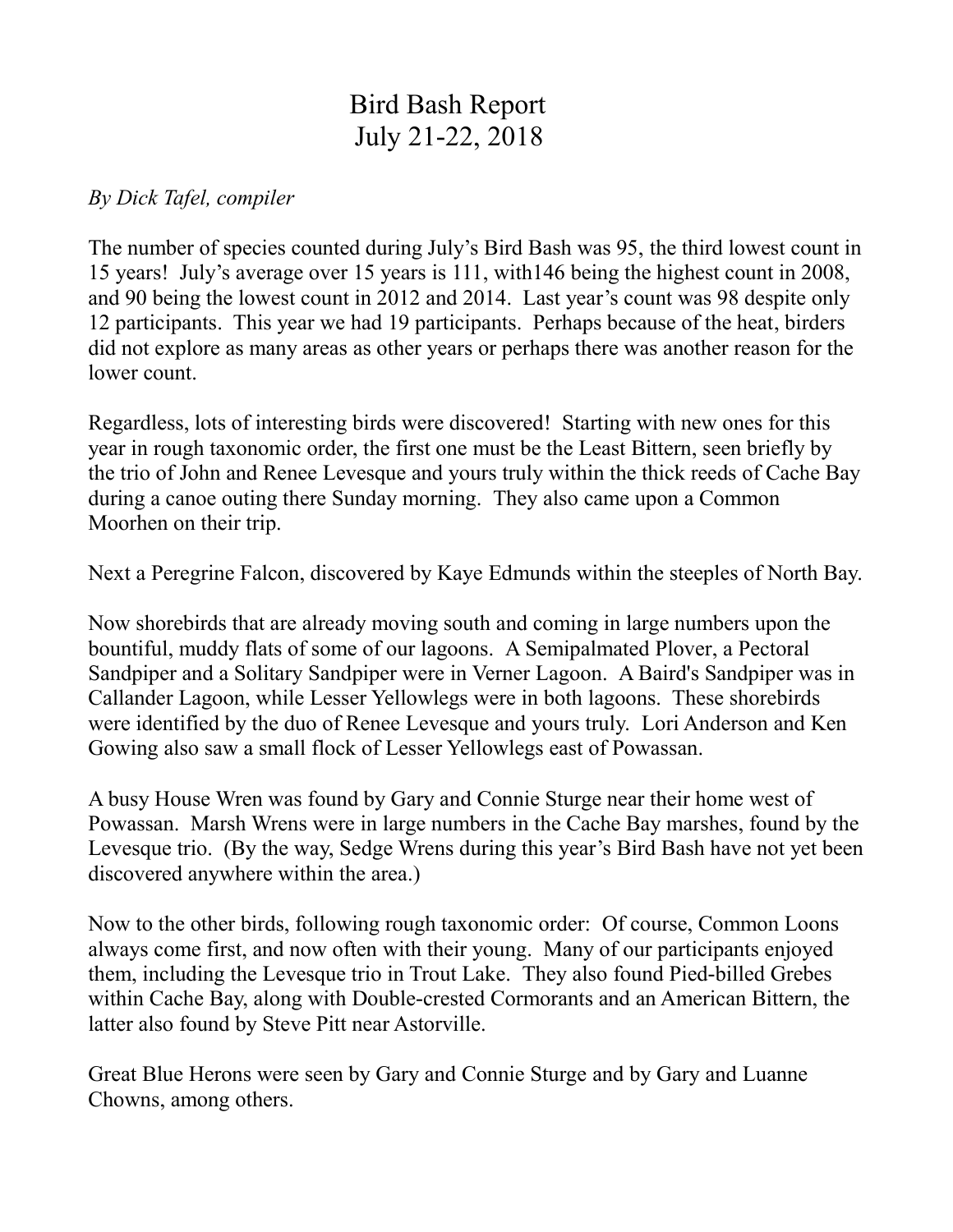Turkey Vultures remained quite ubiquitous; likewise, Canada Geese.

A Trumpeter Swan was seen in the easterly section of Cache Bay and was noted by Therez Violette and by the Levesque trio. This is same the swan, L95, aka Ava, seen in the same area last summer.

Wood Ducks and Mallards were the main species of ducks within the lagoons, both species with many young. Kaye Edmunds was the only one to list the Black Duck. She also saw Common Mergansers, now also with their young.

Osprey were fairly common in the area, many with young in their nests. Kaye saw a Cooper's Hawk near her home; Broad-winged Hawks were observed by the Levesque pair; Bald Eagles were seen by the Sturges; and American Kestrels were on several lists.

Ruffed Grouse and Sandhill Cranes were upon Ernie Frayle's and the Sturge's lists, the latter bird also noted by Kaye and by Steve. Wild Turkeys were spotted by the Anderson pair east of Powassan. An American Coot was seen solely by the Levesque trio - seen in Cache Bay during the canoe outing.

Spotted Sandpipers were found by Grant and Shirley McKercher. Semipalmated and Least Sandpipers (the latter in pirouetting, close-together large flocks of up to 80) were at Verner and Callander Lagoons. A Wilson's Snipe was at Callander Lagoon. Killdeer were also spotted at the lagoons.

The McKerchers were the only ones to find American Woodcock.

Ring-billed Gulls were everywhere, but only Herring Gulls were identified by the Sturges. Black, Caspian and Common Terns were seen at Cache Bay.

Rock Pigeons were noted by most, but Mourning Doves by somewhat fewer.

A Black-billed Cuckoo and some Chimney Swifts were observed by Kaye.

No owls were noted this month.

Ruby-throated Hummingbirds were on many lists, including that of Elsa Tafel.

Belted Kingfishers were seen fairly widely.

Yellow-bellied Sapsuckers were seen by a few, including the McKerchers, while both Downy and Hairy Woodpeckers were back upon more lists this month, including that of Peter and Pam Handley. Northern Flickers were also seen by many, but no one noted the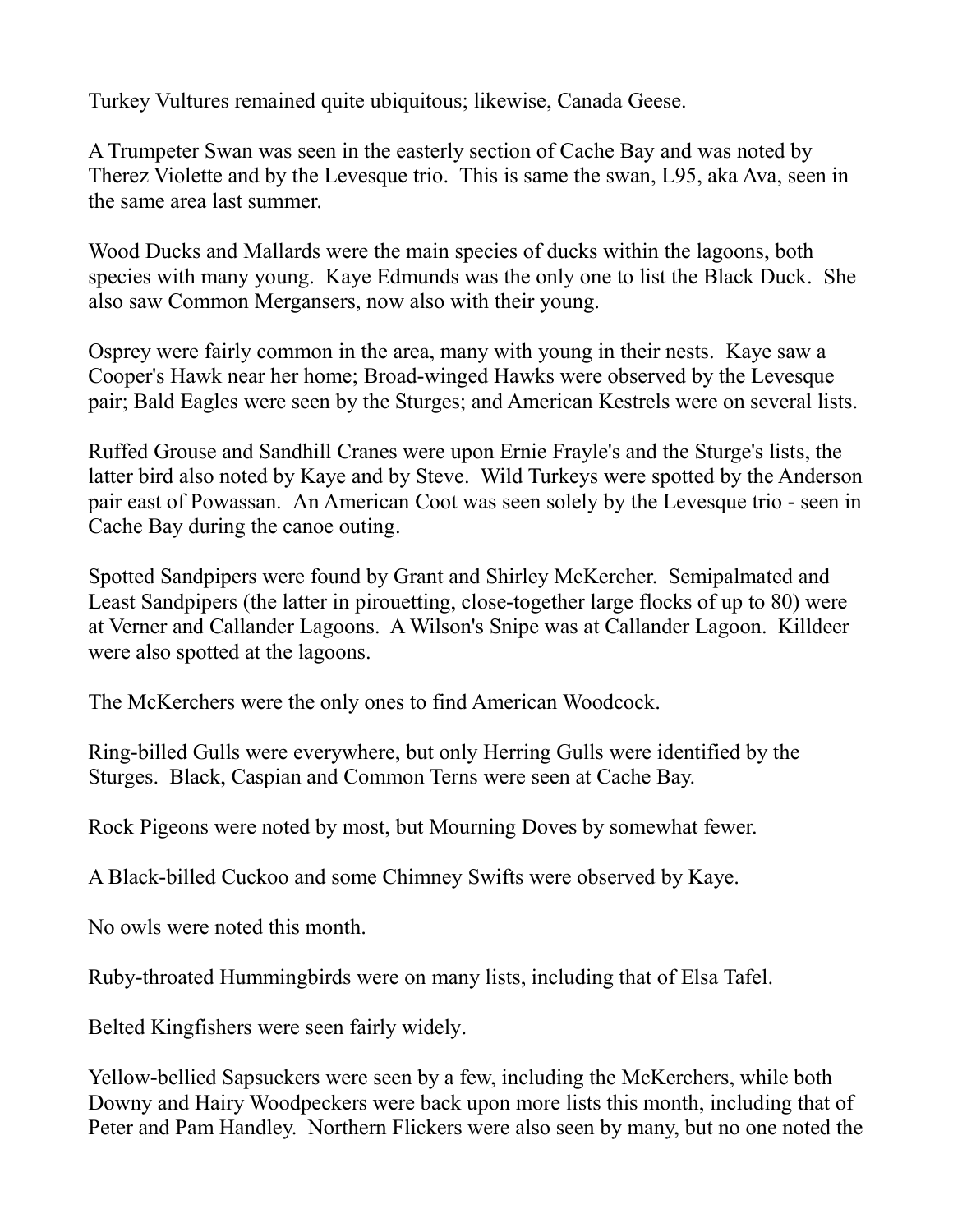Pileated.

Among the flycatchers, the Eastern Phoebe and Eastern Kingbird were the only ones identified –by the Levesque pair, the McKerchers and the Sturges.

Red-eyed Vireos were seen (or heard) by many.

The Gray Jay was found only by Kaye. Blue Jays were, as usual, in many places, as were American Crows and, to a lesser extent, Common Ravens.

Three swallow species were discovered - Tree and Barn by various participants, and Cliff by Ernie.

Black-capped Chickadees and Red-breasted Nuthatches remained quite common, but White-breasted Nuthatches were not noted for the second month in a row. Brown Creepers were found by the Levesque trio.

The Winter Wren was noted by the Sturges.

Eastern Bluebirds were enjoyed by the McKerchers, the Sturges, and the Levesque duo. The Veery seemed to be only upon the McKercher list. American Robins were very common. No other thrushes were noted.

Gray Catbirds were discovered by a few, including Therez, Steve, and the Chowns. They also found Brown Thrashers which were also within the very busy backyard of Mary Ann Kenrick, and seen in Verner by the Levesque duo.

Of course European Starlings were everywhere. Cedar Waxwings were quite common.

The Warbler numbers were down, but seen by a few were Nashville, Yellow, Chestnutsided, American Redstart and Common Yellowthroat. The Sturges were the only ones to spot the Black-throated Green; the Levesque trio, the Black and White; and John Levesque, the beautiful Blackburnian.

Chipping and Song Sparrows were upon many lists; Savannah Sparrows were only upon the lists of the Levesque and Anderson duos; and the Swamp Sparrow noted only by the Levesque trio. White-throated Sparrows were near the Handley's home and noted also by the Chowns.

The Rose-breasted Grosbeak was spotted by the Chowns, by Steve, and by Kaye.

Surprisingly, Bobolinks were not discovered! But there were certainly lots of Redwings and Common Grackles about!